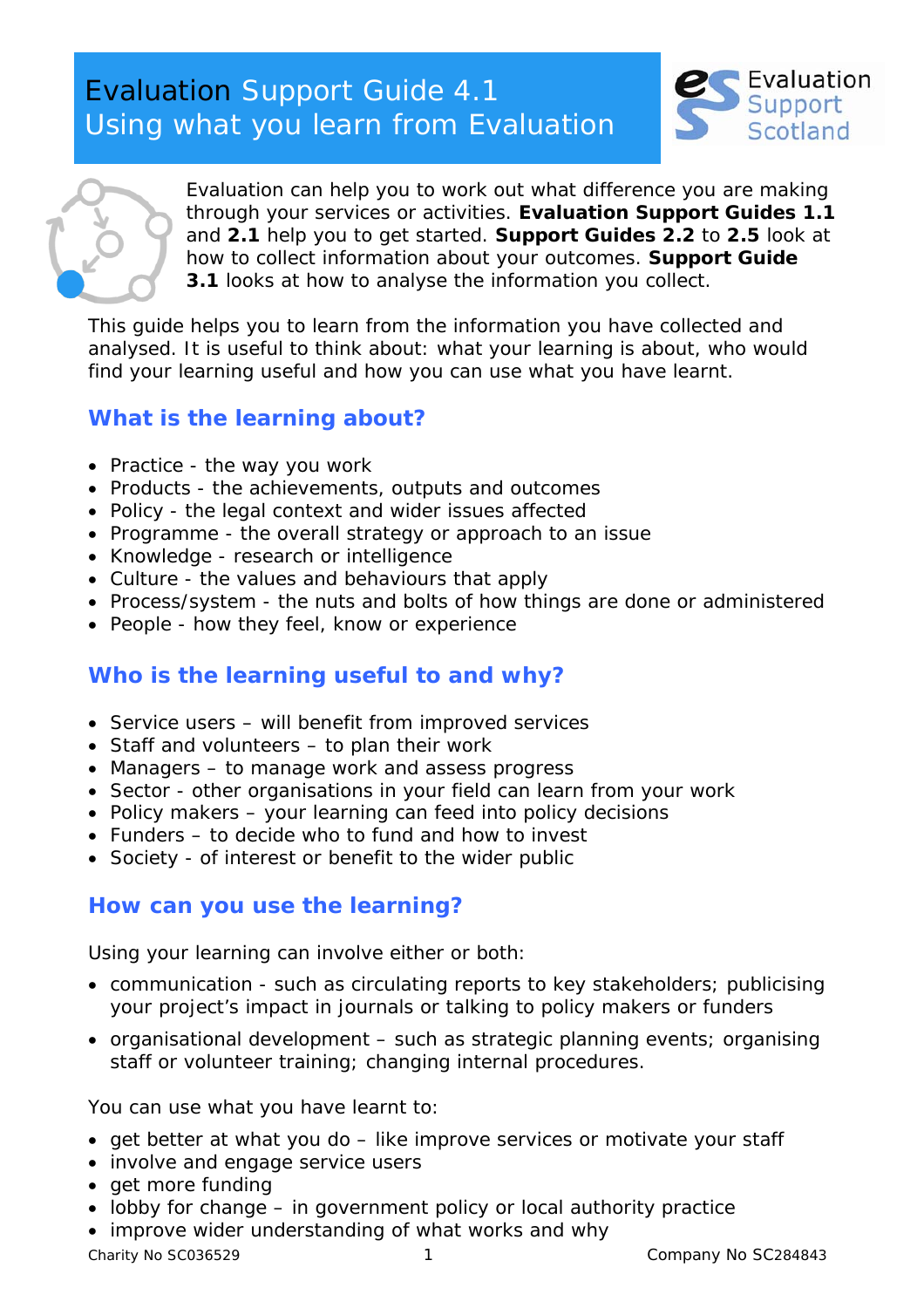## **Getting better at what you do**

You may be able to instinctively use what you learn from evaluation to get better at what you do. For example, a trainer changes the words they use to explain income support to volunteers and therefore gets the message across better. Often there is more formal acknowledgement of learning, as changes or improvements affect how you use resources such as people or money. For example, a team may notice that not many people use a particular service, due to its timing or targeting. They may then change the times the service is available and produce new publicity to tell potential users of the changes and encourage them to use the service.

**Case study**: A local community centre and youth club run IT and other training courses for local community members. A self-evaluation showed that not many participants moved on to other training or employment. This was due to lack of progression within the courses - some people came back to do the beginners course year after year, who weren't really at that level anymore.

*Using the learning: they worked with a local college to offer a hierarchy of courses that would encourage movement between courses and develop people's skills beyond the basic.* 

#### **Involving and engaging service users**

An evaluation can tell you whether you are attracting a diverse range of service users or how much of a difference you are making for them. You can use the learning from evaluation to involve and engage your service users by:

- highlighting what you can do to help them,
- asking them to work with you to improve or change services or
- revising who you target your services towards.

New users may be attracted or existing service users may be motivated to continue working with you, even when things are difficult or challenging, because they better understand what you do and how you can help.

**Case study**: A mental health charity asked a representative sample of service users to give them feedback on the difference their work had made to them in picture, oral or written format.

*Using the learning: they found that the service users got really committed to the process and the response rate was 100%. The material produced showed the organisation's outcomes so vividly they were able to use it to make posters to illustrate their work to put up in places where other potential service users were likely to see them. They also encouraged referral agents to use the stories to tell potential clients about the work.*

#### **Getting more funding**

Evaluations are often used as evidence to support funding applications. Indeed the Big Lottery Fund ask those seeking funding for existing work to submit an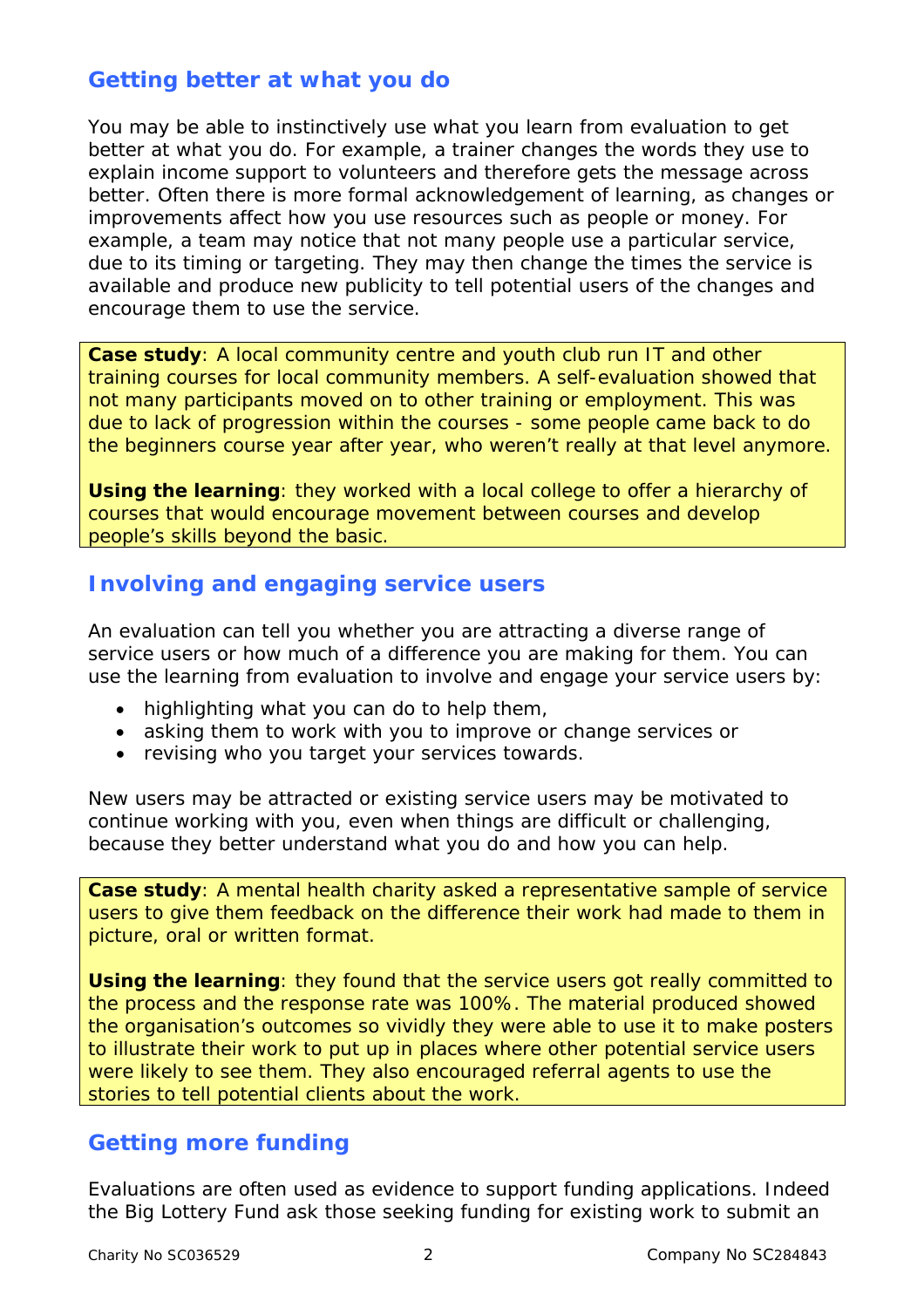evaluation of it. The evaluation may give evidence of the success of a piece of work or identify reasons why further funds should be provided to develop or improve the work. If an evaluation reveals weaknesses with a piece of work, it does not mean a funder will be unwilling to provide funds. They will look at the analysis and learning an organisation has taken from this activity.

**Case study**: A youth work project, working in several schools in a council area to increase the life skills and confidence of young people, tracked young people's progress through a system of "levels of achievement" they developed themselves. This clearly showed development both to the young people and the schools.

*Using the learning: They used the hard evidence of progress they had built up to successfully lobby other council areas to run similar programmes in their schools.*

# **Lobbying for change**

As you evaluate your work, you may find evidence that you can use to lobby for change. This lobbying may be an express part of your work. However, if it is not, you will need to evaluate the activities used to circulate the information and promote the change.

**Case study**: An advice service, who constantly monitored their case load, noticed an increase in consumer debt enquiries. Further analysis revealed a pattern relating to how the local Council department issued notices of Council Tax arrears following changes in peoples benefit.

*Using the learning: They used the statistics and illustrative case studies they produced to lobby the Council to amend their practice and make their letters of notification clearer.* 

#### **Improving understanding of what works and why**

Evaluating your work can inform wider understanding of what works and why. This is particularly the case where there is:

- little other evidence to support the benefits of your area of work
- concern over the future funding or support for your type of work

You may work on your own to tell relevant stakeholders about your work or together with others in similar projects or in intermediary or network agencies. Some funders explicitly state they want to use the learning from evaluation to inform wider understanding.